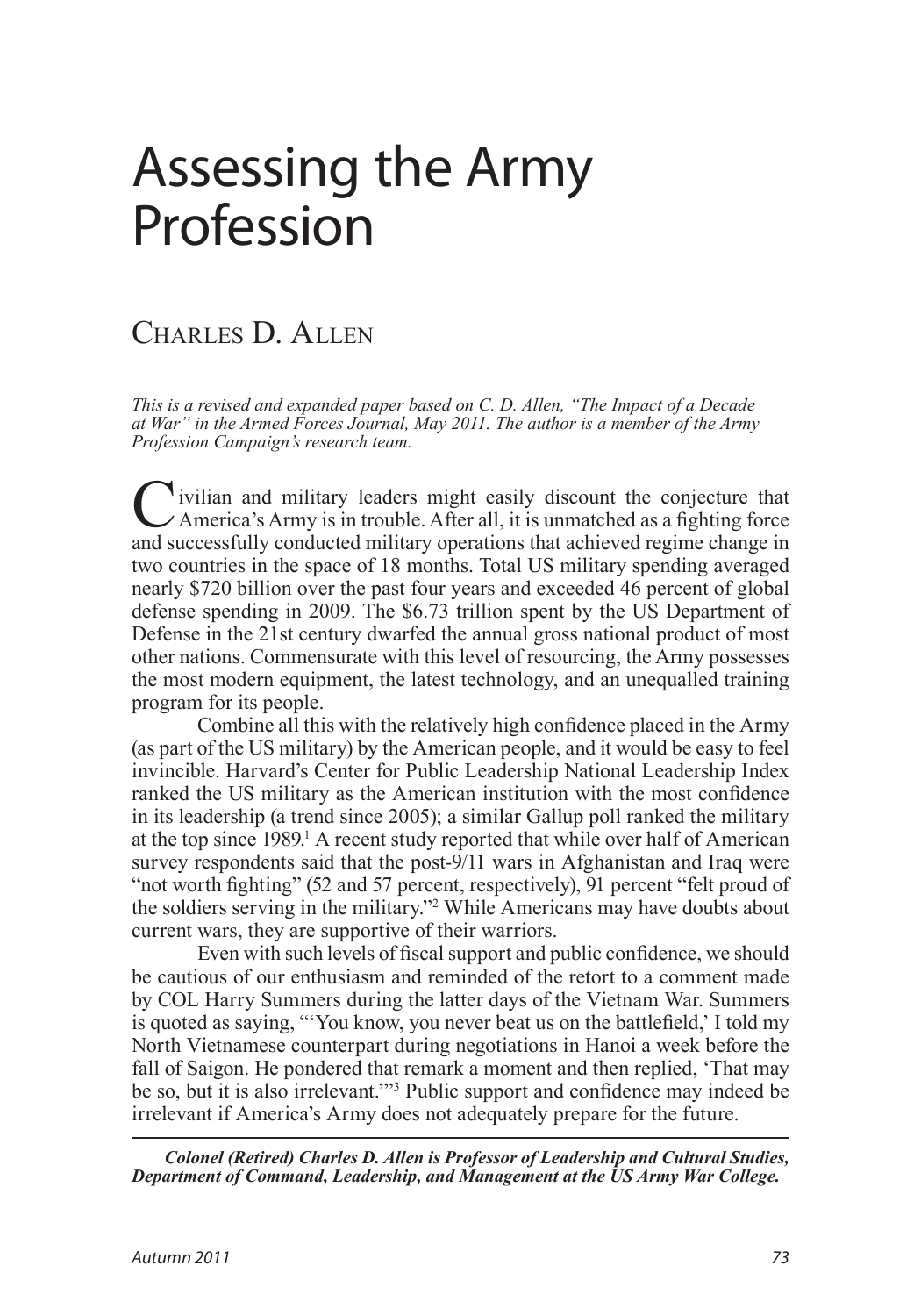#### *Reflections of the Past*

The past four decades provide lessons derived from myriad challenges and successes as the US Army prepares for the next 10 years. We have witnessed America's Army transition from its focus on military operations in Vietnam, its triumph in the Cold War, its successes in Southwest Asia in Operations Desert Shield/Desert Storm, its struggle with the impact of Francis Fukuyama's "End of History" in the 1990s, and finally its arrival at its current station in the 21st century.[4](#page-11-3)

<span id="page-1-2"></span><span id="page-1-1"></span><span id="page-1-0"></span>That journey was marked by successive Chiefs of Staff assessing the Army they inherited, establishing a vision, and charting a path to the future. Their preferred methodology was to commission a series of White Papers in an attempt to identify the issues that would serve as the basis for key initiatives during their tenure. In 1978, at the end of the US military's involvement in Vietnam and faced with the challenges of establishing the All-Volunteer Force, General Bernard Rogers published, "Assessing the Army."[5](#page-11-4) One year later, General Edward C. "Shy" Meyers declared the "hollow army" and penned, *A*  Framework for Molding the Army into a Disciplined Well-Trained Force.<sup>[6](#page-11-5)</sup> It would be all too easy to simply generalize that the Army during these years was ill disciplined and untrained, requiring drastic actions by leaders to address unacceptable conditions. In 1986, General John Wickham wrote *Values, the Bedrock of the Profession* in an attempt to establish a moral touchstone for members of the force.<sup>7</sup> From these White Papers, the Chiefs of Staff initiated a number of campaigns to redress shortfalls and "professionalize" an Army that was struggling with its identity while attempting to redefine itself.

<span id="page-1-4"></span><span id="page-1-3"></span>It was that professional force that General Gordon Sullivan attempted to preserve during the drawdown of the 1990s. It was the 1994 Army White Paper *Decisive Victory: American's Power Projection Army* that conveyed the imperative to maintain an effective fighting force capable of responding when called to secure our national interests.[8](#page-11-6) Sullivan, an avid student of history, evoked the lessons of the Korean Conflict with the slogan "No More Task Force Smiths." Task Force Smith was one of the first Army units to engage in combat in the Korean War. As part of the constabulary force in Japan, it was woefully unprepared for combat with its minimal levels of equipment, manning, and training. General Sullivan feared external pressures to downsize the post-Cold War force would result in a similar lack of focus and jeopardize the Army's ability to accomplish its mission: to fight and win the Nation's wars.

#### *Where There's Smoke . . .*

Army leaders took note of what was happening within the institution actions and situations that were indicative of systemic weakness. Call them signals or signposts, there are several events that give cause for concern regarding the health of today's Army. Ponder this list: Abu Ghraib, Walter Reed, Fort Hood shootings, and soldier suicide. The Schlesinger investigation and subsequent report on detainee abuse at Abu Ghraib identified several contributing factors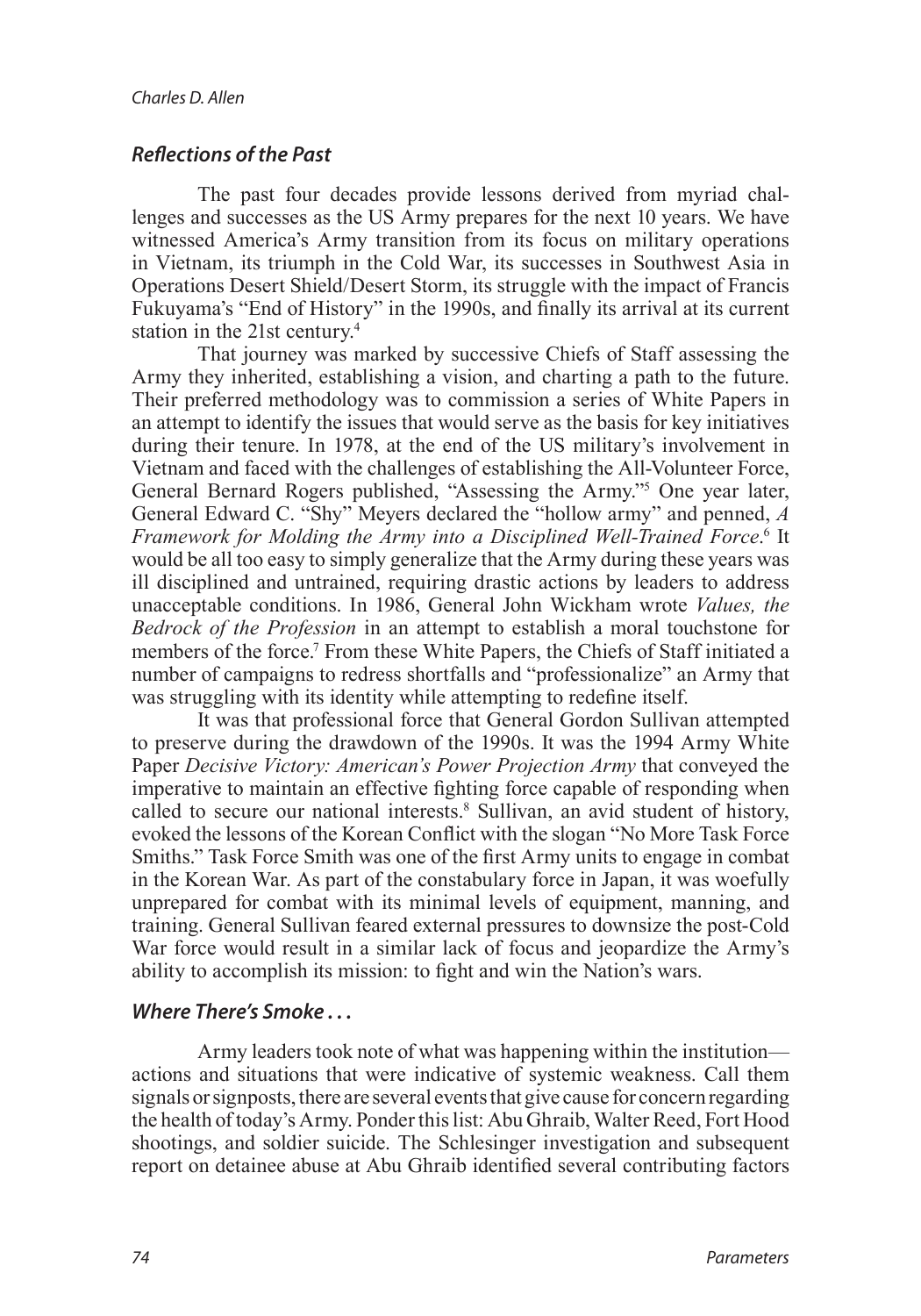<span id="page-2-2"></span><span id="page-2-1"></span><span id="page-2-0"></span>beyond what was initially classified as a leadership failure.[9](#page-11-7) *The Washington Post* series centered on conditions in the now-infamous Building 18 at Walter Reed Army Medical Center, and revealed unacceptable omissions in care for our Wounded Warriors[.10](#page-11-8) The traumatic event at Fort Hood (resulting in the deaths of 13 and the wounding of 29), was linked to a network of failures in various systems such as intelligence sharing and personnel management.<sup>11</sup> The disturbing rise in soldier suicide prompted an assessment of the Army health program and rediscovery of the "Lost Art of Leadership in Garrisons."[12](#page-12-0) Over the past decade, as these signals appeared, the Army addressed them as discrete events, and in many cases, prided itself on the actions taken to rectify them.

<span id="page-2-4"></span><span id="page-2-3"></span>It is prudent to look at this collection of signals and question what senior leaders should garner from these incidents, especially as they relate to the health of the Army in an era of persistent conflict. As early as July 2003, Brookings Institution analyst Michael O'Hanlon warned about "Breaking the Army."[13](#page-12-1) Throughout current conflicts, we heard senior Army leaders acknowledge such a possibility—the primary focus was on extended deployments—"boots on the ground" and the "dwell" time for soldiers between deployments. In 2006, then-Chief of Staff of the Army General Peter Schoomaker testified to a congressional committee that the pace of repeated deployments with limited respite between operations would "break the active component" and pose significant challenges to the Army Reserve and National Guard[.14](#page-12-2) The charter to prevent the Army from breaking in the face of mounting challenges was passed to General George Casey when he became chief of staff in 2007. The principal concern was the effect that such actions would have on the retention of company-grade officers and midgrade noncommissioned officers. The impact of a decade of continuous war, however, is more insidious; one only need to look at the series of reports, internal and external, to be concerned about the health of our Army[.15](#page-12-3)

# <span id="page-2-6"></span><span id="page-2-5"></span>*Keeping and Developing the Best?*

<span id="page-2-7"></span>The health of America's Army can be gauged by analyzing a sample of its people—in this case, the leaders in the officer corps. In *The Atlantic*, journalist Tim Kane conducted a series of interviews with active-duty and former midgrade officers and asserted that the best of the Army are leaving.[16](#page-12-4) Some of these officers may have been of the quality that inspired three brigade combat team (BCT) commanders to write a White Paper to the Army Chief of Staff General George Casey, detailing the field artillery specialty as a "dead branch walking."<sup>[17](#page-12-5)</sup> These BCT commanders made the argument that young officers are not skilled in their basic core competencies, an assertion that can easily extend beyond the artillery branch.

<span id="page-2-9"></span><span id="page-2-8"></span>It is now the norm, when examining an Army officer's professional development, to focus almost exclusively on the tactical counterinsurgency mission sets, while deferring attendance for Professional Military Education (PME).[18](#page-12-6) The trend to not enforce requirements for completion of Intermediate Level Education and Senior Level College results in officers being placed in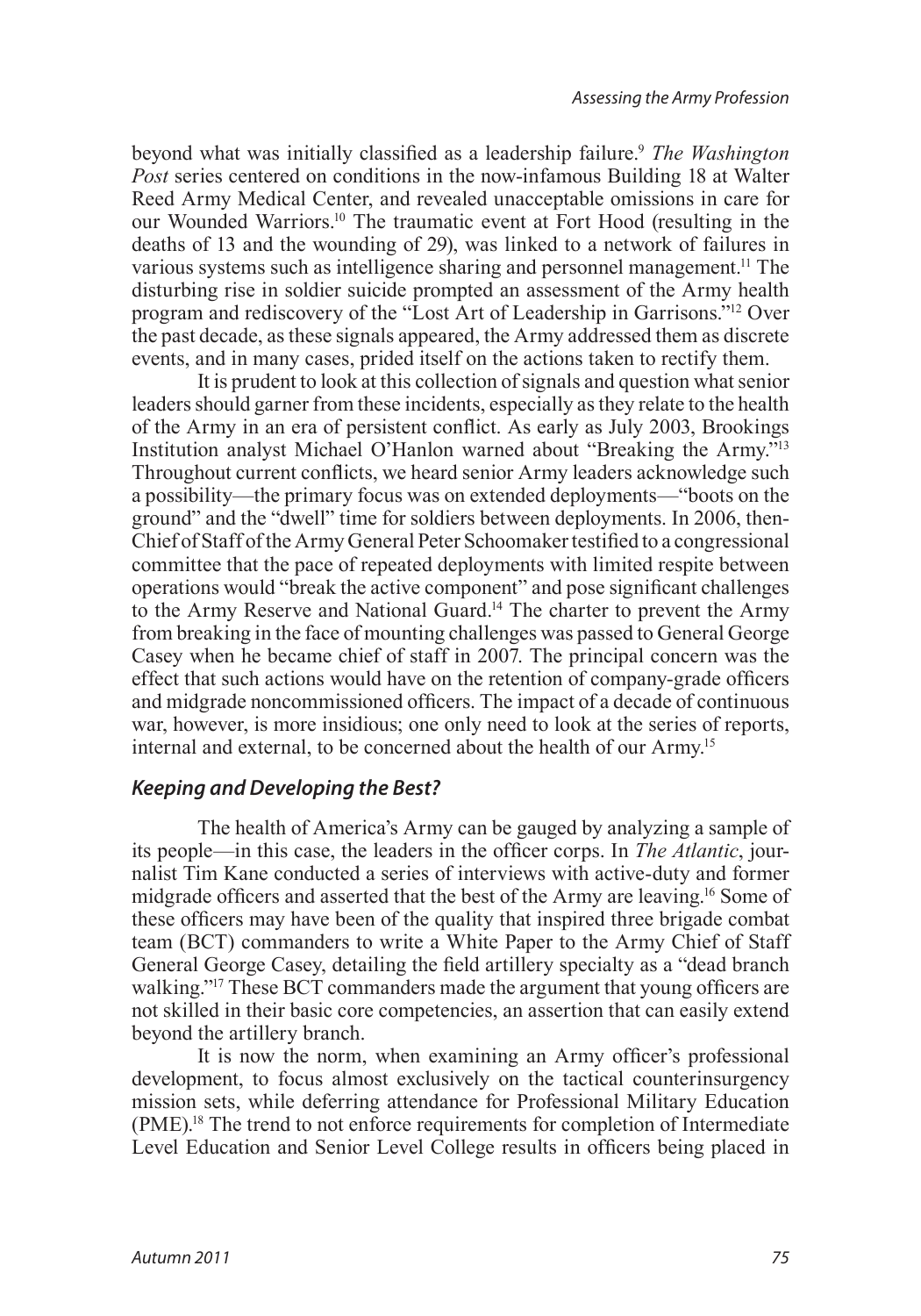key assignments without the requisite experience and education to facilitate professional and organizational success.

Adding to this void in professional development is a lack of senior-level mentorship. An informal polling of division commanders found that effective mentorship of lieutenant colonels is impossible given the numbers (over 130 in a typical senior rating chain when deployed). According to Lieutenant General Mark Hertling's January 2010 memorandum to General Casey, "Division Commander Comments on Modularity Issues," the Army is "not spending as much time training and mentoring these officers [battalion commanders] for the inherent responsibilities associate [sic] with the leap to this critical position [of brigade commander]."<sup>19</sup> The issues of education and mentorship may also be factors in the relief from command of over a dozen battalion and brigade commanders in the past year. One should also take note of the continuing interest in the subject of "toxic leadership," that Colonel (Retired) George Reed, Associate Professor of Leadership Studies at the University of San Diego, addressed at the Pentagon in December 2010.

<span id="page-3-1"></span><span id="page-3-0"></span>It is informative to examine how officers judge their senior leaders as in Paul Yingling's "The Failure of Generalship."<sup>[20](#page-12-8)</sup> This concern is related to the professional competence and performance of senior leaders and transcends the services at every level. Lest one forget, since 2006, the US military has witnessed the firing or resignation of the Chief of Staff of the Air Force, the Secretaries of the Army and the Air Force, plus several general officers, including the Commander of US Central Command and two successive senior American commanders and a deputy commander in Afghanistan.<sup>21</sup>

<span id="page-3-2"></span>The key consideration is whether these actions are indicative of major faults or omissions within the Army exacerbated by a decade of persistent conflict. Is the Army strong and resilient enough to endure the stresses placed on its most valuable resource—its people—or will it succumb, like metal, to fatigue and fracture? Whatever the case, senior leaders need to assess the various threats and risks, and develop strategies for mitigation.

# *Not Just an Army Concern*

It is clear that a period of transition is ahead for the US military resultant of the reduction of operations in Iraq and Afghanistan as well as the impact of America's economic recovery. These factors portend changes that will affect all services whether as a result of frozen and reduced Department of Defense (DOD) or Department of the Army budgets, reduction of forces, or the implementation of the repeal of Don't Ask Don't Tell (DADT). These transitions serve to reaffirm the characterization of today's strategic environment as volatile, uncertain, complex, and ambiguous, demanding senior leaders who are strategic assets capable of ensuring relevance of the Army to the nation. Not unlike the 1990s where a peace dividend was expected following successive triumphs against the Soviet Union and Iraq, the fiscal environment of today requires a realistic assessment of defense expenditures. Accordingly, former Secretary of Defense Robert Gates in the last year of his tenure directed "efficiencies" in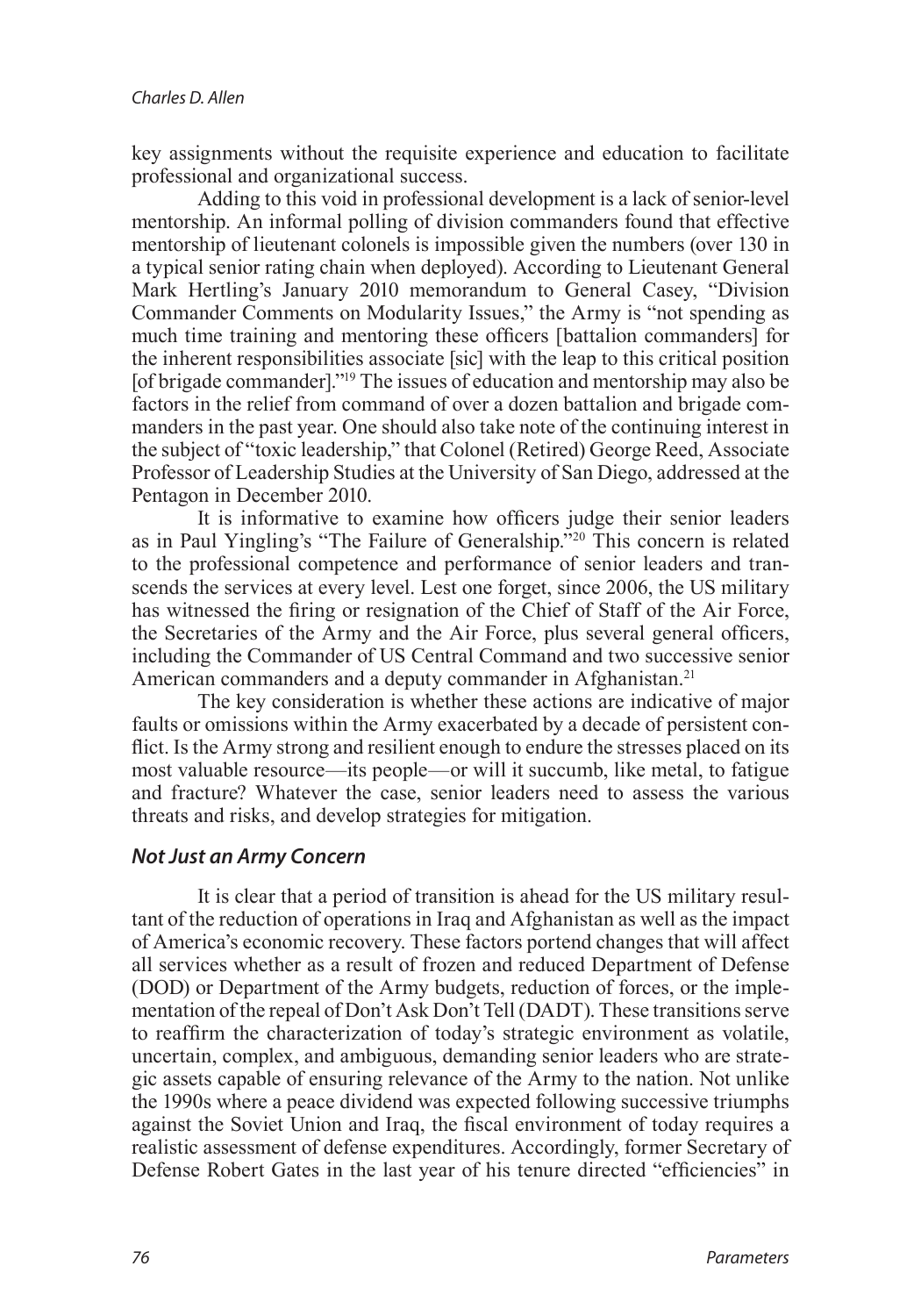DOD operations from which the savings will be reinvested into specific defense capabilities and where the total defense budget will be significantly reduced over the next five years. Subsequently, Defense Secretary Leon Panetta, along with his Chairman of the Joint Chiefs of Staff, General Martin Dempsey, must now navigate the waters of an uncertain future for America's armed services.

#### *A Review of the Army Profession*

Following the methodology of former Army Chiefs of Staff when faced with times of change and turbulence, Secretary of the Army John M. McHugh and Chief of Staff of the Army General George W. Casey directed the initiation of the Profession of Arms campaign. The campaign and its accompanying study are the vehicles permitting senior leaders to assess the health of the Army. One of the products of the Profession of Arms campaign will be a revised White Paper that will serve as the first chapter in FM-1, *The Army*. That chapter will present the Army as a distinct profession while outlining the characteristics and attributes expected of its members. Figure 1 identifies the six essential characteristics that distinguish the US Army as a profession.[22](#page-12-10) The characteristics serve as institutional and individual touchstones to guide the profession.

<span id="page-4-0"></span>

**Figure 1**. The Essential Characteristics of the Army Profession

# *"Who's In and Who's Out"*

October 2011 marked a full year since the initiation of the Profession of Arms campaign, which has already touched every cohort within the Army. Early discussions centered on eight questions posed by then-Commanding General, Training and Doctrine Command, General Martin Dempsey. Those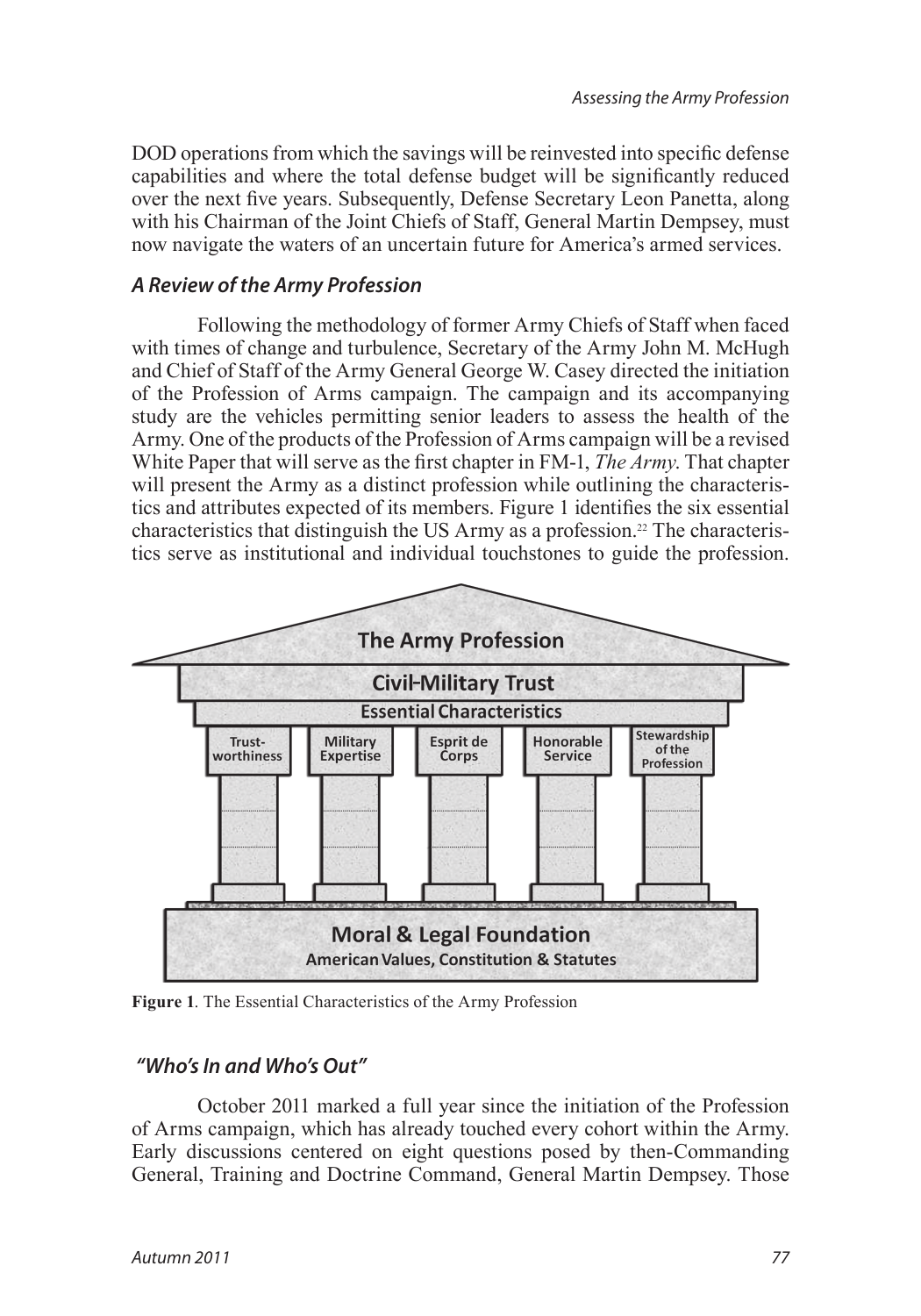<span id="page-5-0"></span>focus questions were presented at a Profession of Arms Initial Planning Conference, 15 December 2010.<sup>23</sup> They are the following:

- What are our current strengths as a profession/as professionals?
- What are our current weaknesses as a profession/as professionals?
- Have we identified the right essential attributes of the profession/of professionals in the White Paper?
- Are we adequately developing the attributes in our professional ment, and do our organizational systems and processes reinforce these attributes?
- Are the roles and responsibilities in sustaining the profession different for officers, NCOs, and Warrant Officers, and are we adequately preparing leaders for these stewardship roles?
- What are the roles and responsibilities of the Army Civilian in sustaining the profession, and are we adequately preparing leaders for these stewardship roles?
- What are the roles and responsibilities of the retired military in sustaining the profession?
- How do responsibilities change as the professional gains seniority and, in particular, in dealing with the public, the media, senior civil- ian leaders, and coalition partners?

It became apparent that the first order of business was defining membership within the profession prior to assessing its health. The genesis of the membership question arose from a series of pointed questions voiced during Unified Quest 2010 to General (Retired) Fred Franks and the Chief of Staff of the Army, General George Casey. The design of the Profession of Arms Campaign with its multiple cohorts—junior enlisted soldiers and officers, midgrade leaders, senior leaders, and civilians—supported the basic evaluation that each is an indispensable contributor to the Army mission—to fight and win the Nation's wars. From this evaluation, the determination of how professionals are developed within each cohort became an explicit task. The underlying intellectual challenge of this task was to establish whether all these professionals are part of the Profession of Arms.

<span id="page-5-1"></span>Traditional thinking related to the Profession of Arms is aligned with that as presented by Lieutenant General Sir John Hackett in a compilation of three lectures at Trinity College in Cambridge, England. In 1986, the US Army endorsed Hackett's views by publishing *Officer's Call: The Profession of Arms*, with a foreword by then-Army Chief of Staff General Carl Vuono. Hackett espoused that the function of the profession of arms "is the ordered application of force in the resolution of a social problem," and therefore the persistent image is that of the "man at arms."[24](#page-12-12) In the Profession of Arms discussion, this position is metaphorically represented by the tip of the spear. Expressions such as "management of violence," "moral hazard," and "risk of death," accompany these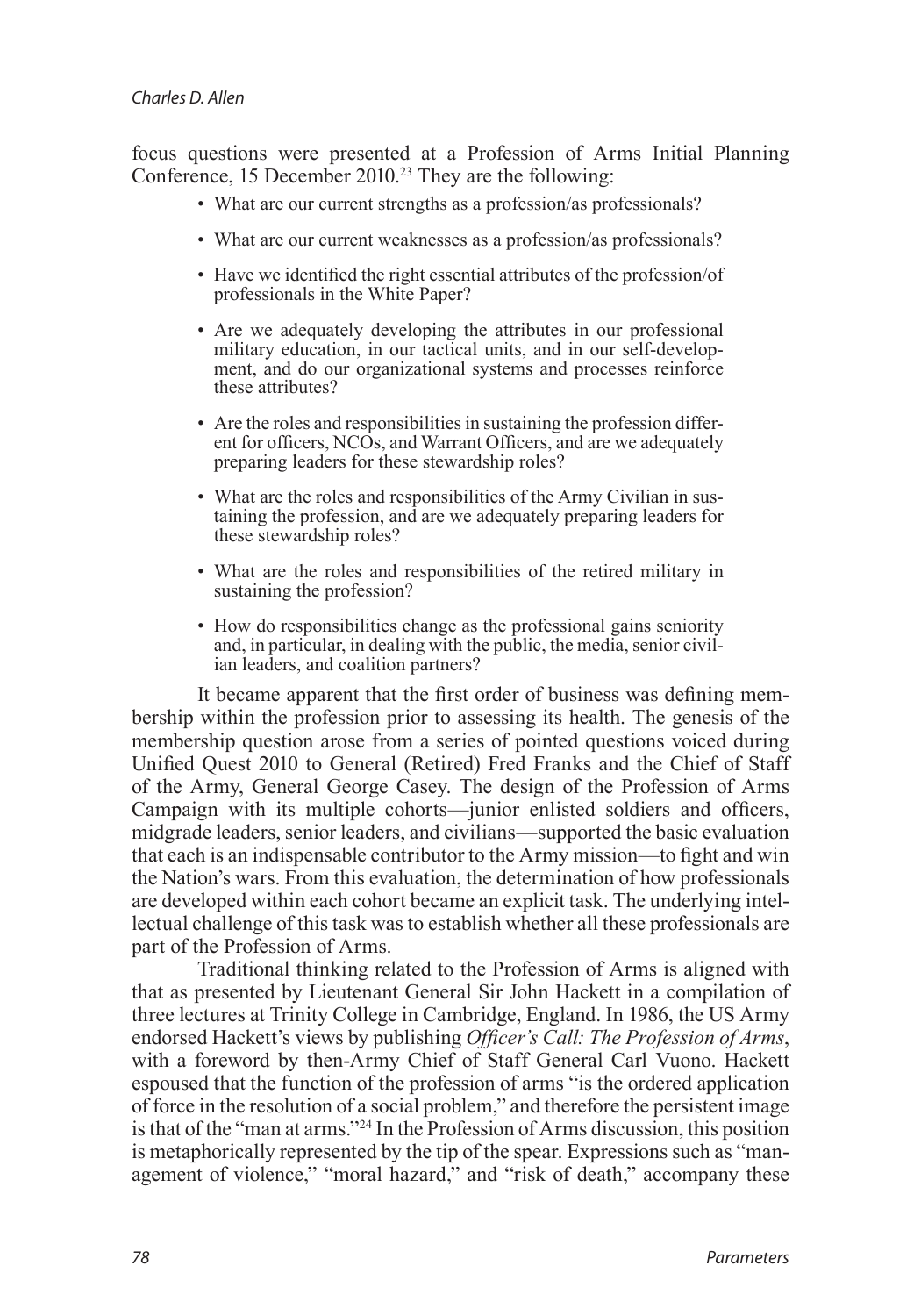<span id="page-6-0"></span>discussions and tend to identify members of the profession with the combat arms (what is now called maneuver, fires, and effects branches) of the active component. Such identification excludes a goodly number of the uniformed members of the US Army. In spite of Hackett's narrow definition, there is a justified need for criteria defining a professional in terms similar to those suggested by Dr. Don Snider[.25](#page-12-13) Members within a profession must possess unique skills within the jurisdiction of the profession, be certified as competent by the profession, exhibit moral character consistent with ethics of the profession, and express then demonstrate commitment to be part of the profession. The process of becoming a professional can be represented by three concentric circles, similar to a target or bulls-eye. For example, the outer circle denotes members of the organization without professional aspirations, while the succeeding inner circles are equivalent to apprentices and journeymen with the innermost circle containing the full-fledged professionals.

The metaphors of the profession of arms were, however, incomplete when applied to the Army. As consistently mentioned throughout the Profession of Arms campaign, cohort members interpreted exclusivity in the Profession of Arms as divisive and not helpful in enabling the Army to achieve its mission and exercise its core competencies. The Profession of Arms campaign revealed that the majority of uniformed and civilian members of the Army believe without question the Army is a profession composed of multiple groups of professionals.

The multiple cohorts of the Army are essential to its being a profession. While there are numerous processes that permit one to become a professional member within a cohort (i.e., the concentric circles), each membership is incapable of standing alone if the Army is to accomplish its mission. Multiple cohorts permit the Army to maneuver and adapt to changing environments; they provide stability and resilience in times of turmoil; they infuse the Army with new ideas and energy; and aid in its regeneration. Accordingly, the campaign adopted an inclusive definition of membership that recognizes and codifies the essentiality of each cohort and its members. The Profession of Arms campaign generated the conclusion that the Army Profession appropriately consisted of uniformed (active Army, Army Reserve, and National Guard) and civilian components.

#### *What Members Say*

The methodology of the campaign included engagement with senior leaders in multiple fora to discern the major areas of interest, the administration of an Army-wide survey, a senior leader survey, and the interaction of focus groups of each cohort from various organizations and locations. These research efforts resulted in responses from over twenty-three thousand members of the Army—uniformed representatives from the active and reserve components as well as the civilian corps.

The data is encouraging: 94.1 percent of respondents to the Army-wide survey agreed or strongly agreed that the Army was a profession, and more, 97.8 percent, agreed or strongly agreed with the statement, "I am a professional." It is clear that the members understood and embraced the professional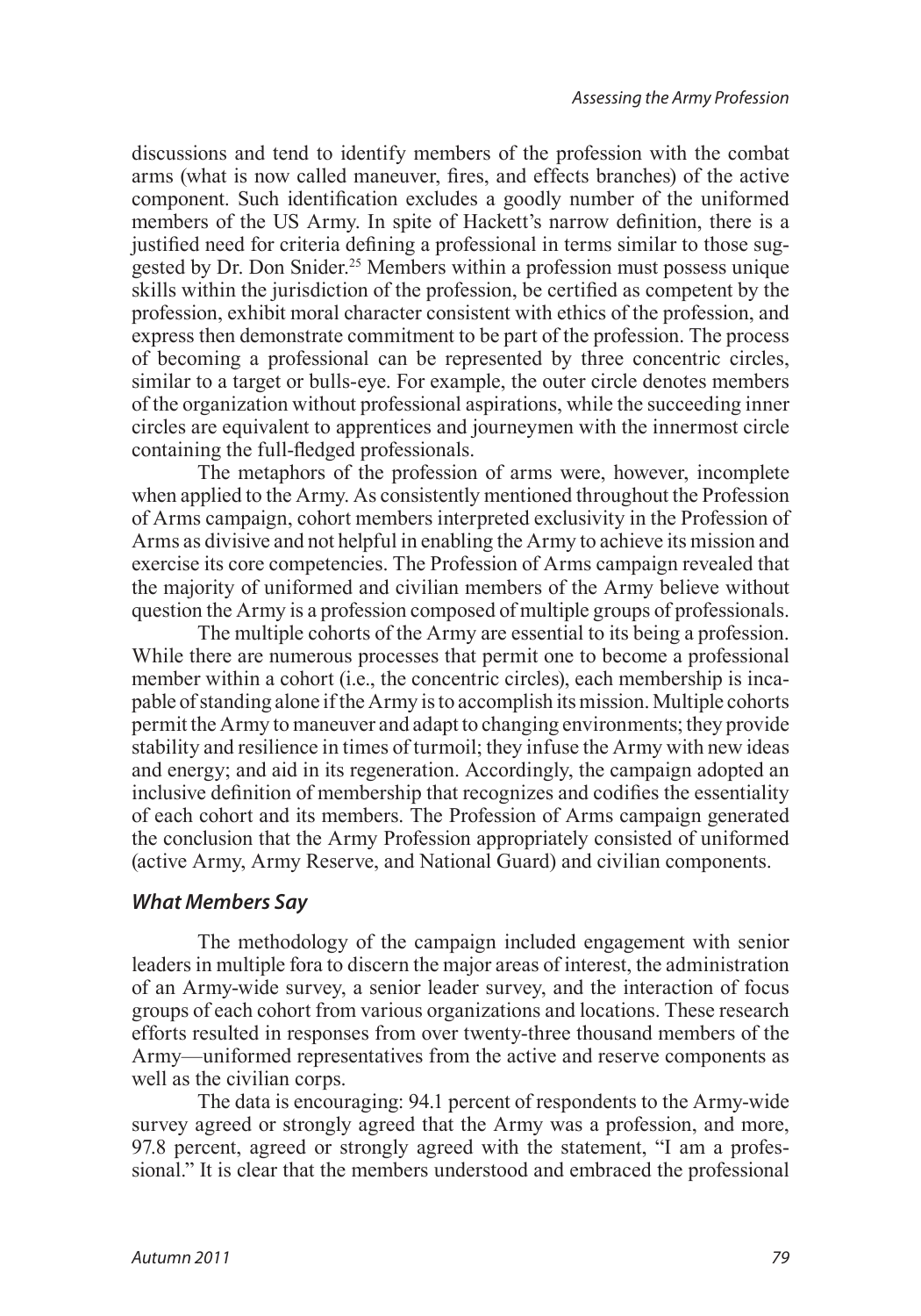concept with a mutual sense of identity, acceptance of Army Values, and a stated commitment to the profession. Correspondingly, 92.4 percent agreed or strongly agreed with the statement, "I am proud to serve in the Army," a response consistent with the results of the recent survey of post-9/11 veterans from all branches, where 96 percent said they felt proud of their military service<sup>[26](#page-12-14)</sup>

<span id="page-7-0"></span>There were, however, concerns about organizational and institutional support of the profession. While leader development initiatives serve as critical components of professional development, only 31.3 percent agreed or strongly agree their organization had effective programs, coupled with just 27 percent who agreed or strongly agreed that leader development programs provided a realistic assessment of strengths and were essential in helping them grow professionally. This particular response reveals an apparent void in what is a perceived need and what is provided in organizations to develop professionals. It may be more indicative of an institutional failing when only 48.5 percent agreed or strongly agreed with the statement, "I am actively taught about what it means to be an Army professional."

#### *Trust In and Of the Profession*

<span id="page-7-1"></span>A recent US Army Center for Army Leadership report concluded, "Trust is currently a strategic advantage."<sup>27</sup> Analysis and deliberation over the course of the campaign established trust as an essential characteristic of the Army Profession. Trust of the profession is a goal to be maintained with external stakeholders—those of immediate importance include the President, Congress, and the American people. To achieve that goal, there needs to be a sustaining relationship of trust among the members of the profession, its cohorts, and organizations that generate internal trust of the institution by its constituents. The resulting discussions of the Profession of Arms campaign established two forms of trust (external and internal) as civil-military trust and trustworthiness, respectively.[28](#page-12-16)

Civil-Military Trust: A positive relationship with the American people sion. The Army builds and sustains such trust through the active and continuous presence of the six essential characteristics of the profession. Only by military effectiveness, performed through honorable service, by an Army with high levels of trustworthiness and esprit de corps, and with members who steward the profession and its future and self-regulates itself–can the Army be a military profession.

Trustworthiness: Internal to the Army, trust serves as a vital organizing principle that establishes conditions necessary for an effective and ethical profession. Trustworthiness is the positive belief and faith in the competence, moral character, and calling of comrades and fellow professionals that permits the exercise of discretionary judgment—the core function of the Army professional's work. Such trustworthiness must be shared among comrades both civilian and military, between leaders and followers in the chains of command*,*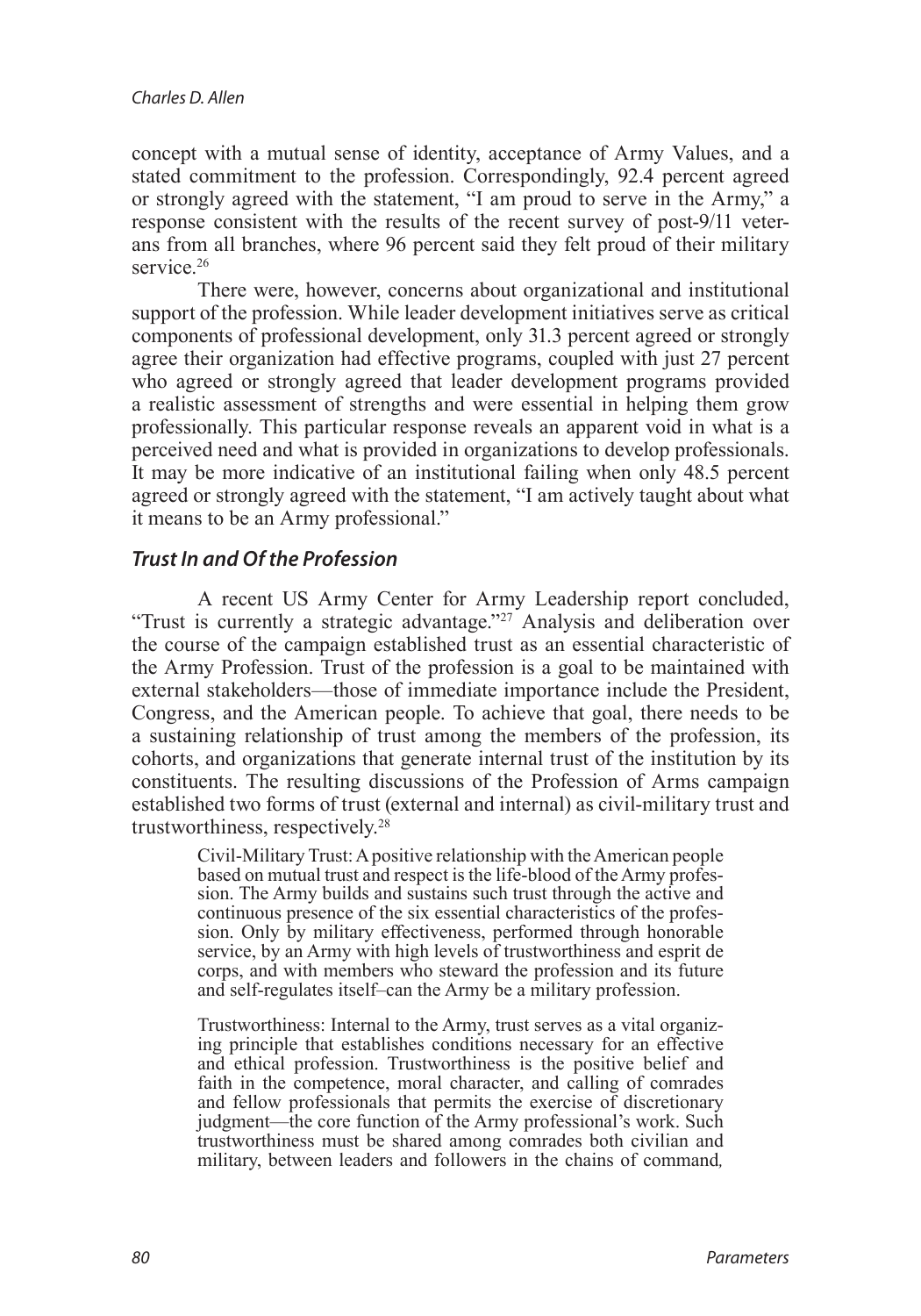between units and organizations, between joint and coalition partners, and between the Army and each of its individual professionals.

#### *Current State of Trust*

Trust is considered the lifeblood of the Profession of Arms and the Army Profession in particular. The campaign surveys assessed trust across three dimensions: Trust Climate (within units and organizations; trust in Army Senior Leaders), Institutional Trust, and Public Trust (of the American public, civilian authorities, and the media). The interim findings reflect members' perceptions of internal constituents and external groups.

Trust Climate is generally positive within organizations and at one level up or down, but not necessarily with respect to Army senior leaders. About two-thirds agreed or strongly agreed with statements: "I trust other members of this unit/organization" and "I can trust my subordinates to fully support my directive," indicative of trust in direct leaders. One in five, however, disagreed or strongly disagreed with the statement, "When an Army Senior Leader says something, you can believe it is true." The overall trust climate in the Army is an area of concern when only 25 percent agreed or strongly agreed with "The Army allows candid opinions without fear of repercussions" and 40 percent agreed or strongly agreed, "People can make an honest mistake without ruining their career"

<span id="page-8-1"></span><span id="page-8-0"></span>Institutional Trust is a concern, a trend consistent with past studies conducted in the 1970s and 1990s as the Army faced eras of transition and the attendant uncertainties[.29](#page-12-17) Forty percent of survey respondents agreed or strongly agreed, "The Army no longer demonstrates that it is committed to me as much as it expects me to be committed."[30](#page-12-18) Soldiers and civilians have a degree of skepticism (i.e., questionable trust) in Army-level decisions affecting them. Recent discussions about end-strength and pending force reduction, allocation of resources in anticipation of fiscal constraints, and perceived violation of expectations regarding retirement programs are sources of concern and potential distrust within the institution.

<span id="page-8-2"></span>Public Trust with the American people is strong as reported in a 2011 Gallup Poll "Confidence in Institutions" and Harvard's Center for Public Leadership 2010 review, "National Leadership Index."[31](#page-12-19) The Profession of Arms campaign survey data indicated that trust by Army members in civilian authorities is markedly less where some 38 percent disagreed or strongly disagreed with the statement of "trust[ing] elected and appointed civilian officials to do what is best for the Army." In addition, only 13 percent agree or strongly agreed with "Members of the Army have a great deal of respect for media." While some may discount how soldiers and Army civilians feel about society as unimportant, these reported perceptions should not be ignored. Cynicism about senior Army leaders is not desirable and distrust in elected and appointed civilian leaders presents potential issues for civil-military relations as does perception of media that may separate soldiers from the society they serve.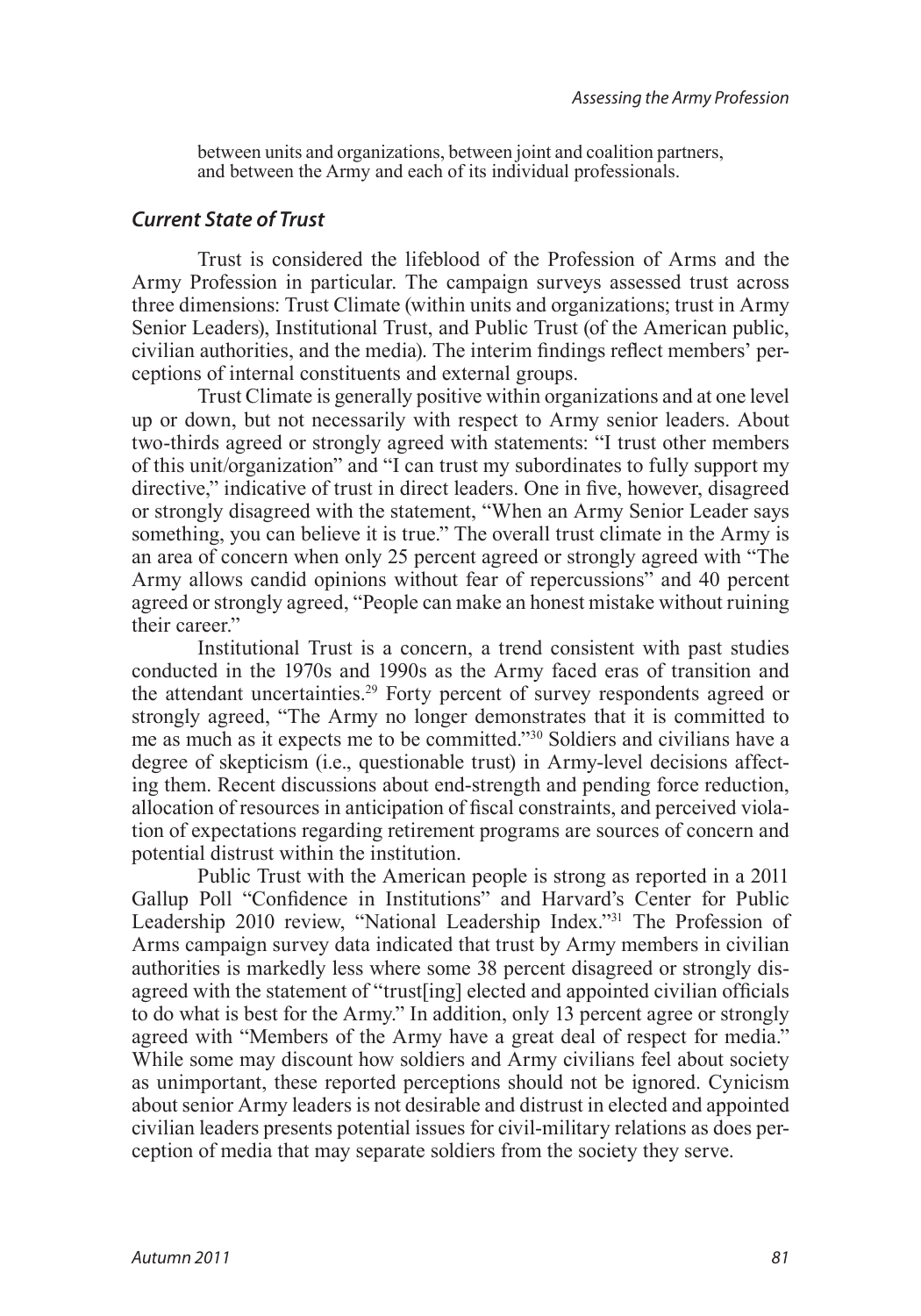In general, the Center for Army Leadership reported that a variety of data indicate that Army leaders are competent professionals who trust each other and believe that their unit will accomplish its mission. There, however, appears to be less trust at the institutional level of the Army. Specifically, there is low trust in the future of the Army and its evaluation system. Both interpersonal trust and institutional trust increase with rank—the more senior the individual, the more asserted trust and confidence in others and the institution.

# *The Trust Challenge*

Lack of trust appears related to the Army as an institution. Members expect senior leaders to be competent in establishing priorities, clearly defining and resourcing missions, and emplacing effective systems and processes to not only accomplish missions, but at the same time to care for people. The perception exists that senior leaders are not candid with their superiors, military or civilian.

Interviews with focus groups reveal a perceived lack of trust and confidence in expertise (knowledge, skills, and abilities) for garrison (home station) operations. Commanders (O-5/O-6 level) as well as senior enlisted members (E-9) cited the lack of experience among midgrade officers and NCOs required for competence in the home station environment. These factors reinforce the belief that the competence and expertise of others is a major component of trust at the individual and organizational level.[32](#page-12-20)

<span id="page-9-0"></span>Within the Army and its organizations, the lack of trust is related to the perception of a culture that fails to exhibit candor, does not permit honest mistakes, and where top-down loyalty is perceived as weak (at the expense of subordinates). Such perceptions are characteristic of poor leadership environments and were cited in two recent *Army Times* articles during 2011 related to toxic leadership based on data in reports from the Center for Army Leadership.<sup>33</sup>

<span id="page-9-1"></span>These indicators point to potential challenges for civil-military relations and societal (specifically, media) trust issues. This lack of trust in civilian officials as well as significant distrust of the media by members of the profession pose a risk for the Army's separation from the society it serves.

# *The Good News*

In general, trust is reportedly strong among individuals and within units and other organizations, as substantiated by Center of Army Leadership studies that reflect 75 percent of subordinates trust their superior at least somewhat.<sup>[34](#page-13-0)</sup>

<span id="page-9-2"></span>Senior Army leaders need to be more aware of how they are perceived by constituents in the profession when they are supporting or executing their senior leader's decisions. There is an increased need to exercise candor when providing advice to policy and decisionmakers. This is especially critical with regard to the current debates on the future role of the Army and its resourcing. Subordinates expect leaders to be candid when explaining the organization's positions, expecting that their leaders will present the full range of impacts these decisions may have on the organization and its people. Soldier and civilian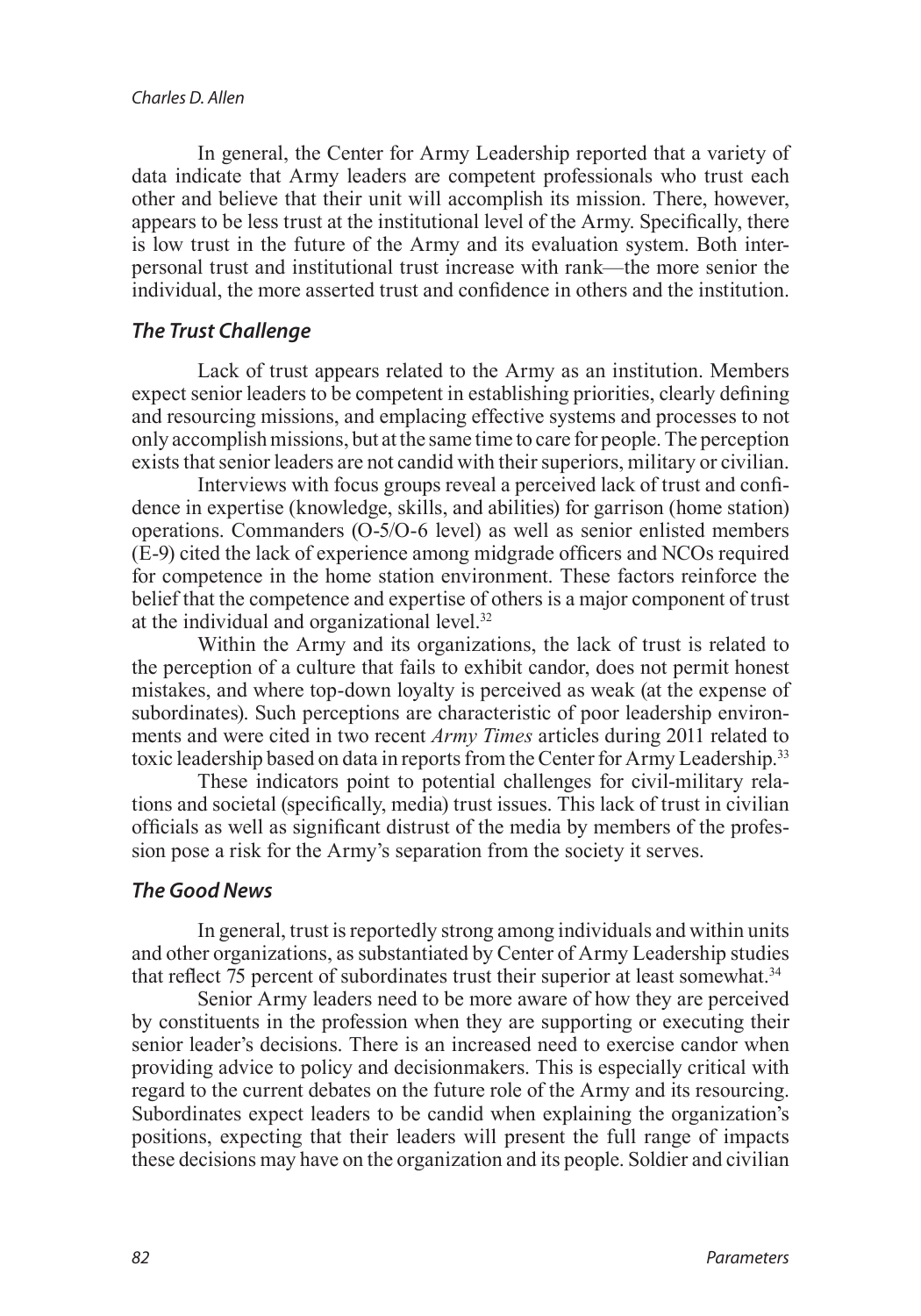members of the profession embrace candor from senior leaders, accept that tough choices exist, and support upward loyalty (an Army value). They will, however, mistrust leaders who are perceived as patronizing or overly diplomatic when communicating motives, actions taken, or the impact of tough decisions.

It should be clear to even the most casual observer that members of the profession (uniformed and civilian) are paying close attention to what Army senior leaders say and do in the interest of the profession and its people. Senior leaders need to avail themselves of the numerous opportunities that exist to sustain and leverage various aspects of leadership within the profession, while building and nurturing internal and external trust of the institution.

#### *Desired End State*

The goal should be an Army comprised of members who trust in one another and in the institution's ability to serve the nation while caring for its people—both of these objectives are essential if the Army is to "serve the American people, protect enduring national interests, and fulfill the Nation's military responsibilities."[35](#page-13-1) We want the US Army to reflect a profession trusted by American society and the international community.

<span id="page-10-1"></span><span id="page-10-0"></span>A reciprocal relationship of trust exists between the institutional Army as a profession and the nation it serves. In 1903, Secretary of War Elihu Root presented the charter to senior members of the Army to confer on "national defense, military science, and responsible command."[36](#page-13-2) Each of these three "great problems" has a trust component related to other essential characteristics of the profession. National defense requires that America's citizens trust their Army to serve and defend against all enemies, foreign, and domestic. Additionally, military science conveys an implied belief of technical expertise by trusted professionals who ethically employ violence to secure US national interests and those of our allies. Responsible command embodies the trust that military professionals will be good stewards of the people, facilities, equipment, and funds provided them in accordance with the values and ethics of the profession of arms. These three great problems are aligned with four important areas of expert knowledge inherent in the profession: Military-Technical, Human Development, Moral-Ethical, and Political-Cultural.<sup>[37](#page-13-3)</sup>

<span id="page-10-2"></span>Since trust is the coin of the realm for any army in a democratic society, it is imperative that America's Army sustain the internal trust of its members and not break the trust with its citizens. In 1943, General George C. Marshall captured it well,

<span id="page-10-3"></span>But we have a great asset and that is that our people, our countrymen do not distrust us and do not fear us. Our countrymen, our fellow citizens are not afraid of us. They don't harbor any ideas that we intend to alter the government of our country in any way. This is a sacred trust that I turn over to you today . . . I don't want you to do anything . . . to damage this high regard in which the professional soldiers of the Army are held by our people.[38](#page-13-4)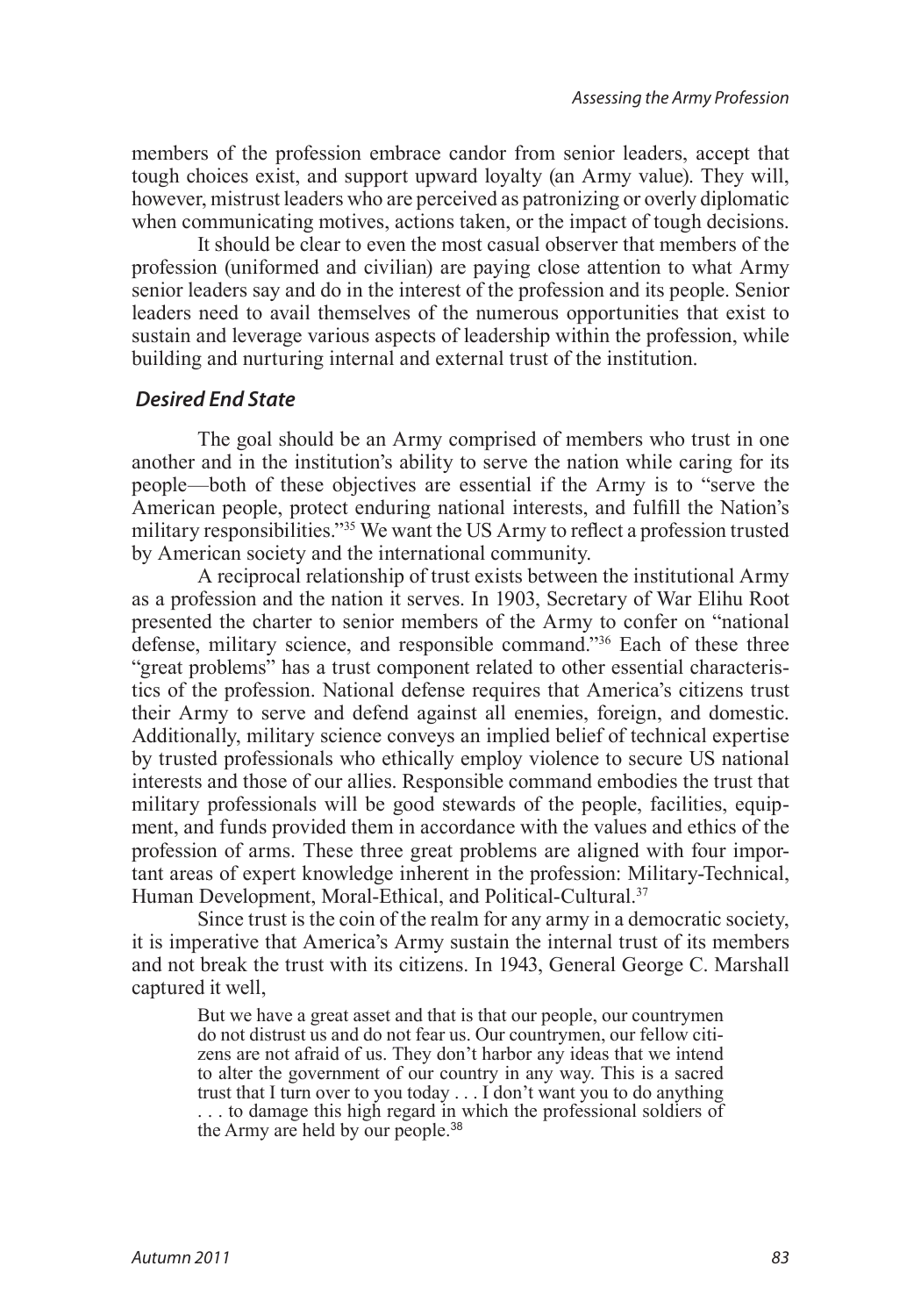#### *Conclusion*

The Profession of Arms campaign, like the many others that preceded it, provides a diagnostic of the health of America's Army. The US Army, even while experiencing the many accomplishments that have extended over a decade of war, is still faced with a number of critical challenges that need to be addressed. Senior leaders need to capitalize on the strengths of the professional identity, values, and pride of service that members of the profession have openly embraced. The Army Profession needs to be inclusive of the myriad cohorts enabling its success. Members of the profession need to trust in one another and in the institution. The words of then-Secretary Gates in an address to West Point cadets provides insight that is appropriate to senior Army leaders, "You have an extraordinary opportunity—not just to protect the lives of your fellow soldiers, but for missions and decisions that may change the course of history."[39](#page-13-5)

<span id="page-11-9"></span>By asking questions and sensing the responses of its members, the Army will be capable of examining and diagnosing its health as a profession. It is this insight from constituents that will aid in determining critical areas of concern that will reframe many of the existing challenges, and chart the way ahead. Through this critical and potentially uncomfortable self-reflection, the Army will gain what it seeks—"the strength to overcome and the strength to endure."

#### **NOTES**

<span id="page-11-0"></span>1. S. A. Rosenthal et al., *[National Leadership Index 2010: A National Study of Confidence](#page-0-0) in Leadership*[, Center for Public Leadership, Harvard Kennedy School \(Cambridge, MA: Harvard](#page-0-0)  [University, 2010\), http://www.centerforpublicleadership.org/index.php?option=com\\_content&view](#page-0-0) [=article&id=355&Itemid=87 \(accessed April 2, 2011\); Gallup News Service: June 9-12, 2011—Final](#page-0-0) [Topline, "Confidence in Institutions," http://www.gallup.com/poll/148178/confidence-institutions](#page-0-0)[pdf.aspx \(accessed October 8, 2011\).](#page-0-0)

2. Pew Research Center, *[War and Sacrifice in the Post 9-11 Era:](#page-0-1) The Military-Civilian Gap*  [\(Washington, DC: Pew Research Center, 2011\).](#page-0-1)

<span id="page-11-3"></span><span id="page-11-2"></span><span id="page-11-1"></span>3. [Harry G. Summers Jr. ,"Troops to Equal Any"](#page-0-2) *Vietnam* (Summer 1988), 21.

<span id="page-11-5"></span><span id="page-11-4"></span>4. [Francis Fukuyama, "The End of History?"](#page-1-0) *The National Interest* (Summer 1989), 3-18.

5. U.S. Department of the Army, *The Army*[, Army Field Manual 100-1 \(Washington, DC: U.S.](#page-1-1)  [Department of the Army, 1978\).](#page-1-1) 

6. Edward C. Meyer, *[White Paper 1980: A Framework for Molding the Army of the 1980s into](#page-1-2) a Disciplined, Well-trained Fighting Force* [\(Washington, DC: U.S. Department of the Army, 1980\).](#page-1-2)

7. U.S. Department of the Army, *White Paper 1986*, *["The Bedrock of Our Profession"](#page-1-3)* DA [Pamphlet 600–68 \(Washington, DC.: U.S. Department of the Army, June 1, 1986\).](#page-1-3)

<span id="page-11-6"></span>8. U.S. Department of the Army, *[Decisive Victory: America's Power Projection Army,](#page-1-4)* Army White Paper [\(Washington, DC: Department of the Army, October 1994\).](#page-1-4)

<span id="page-11-7"></span>9. James R. Schlesinger et al., *[Final Report of the Independent Panel to Review DoD Detention](#page-2-0) Operations* [\(Washington, DC: Office of the Secretary of Defense, 2004\).](#page-2-0)

<span id="page-11-8"></span>10. [Dana Priest and Anne Hull, "At Walter Reed, A Palpable Strain on Mental-Health System,"](#page-2-1)  *[The Washington Post](#page-2-1)*, November 7, 2011.

11. Vernon Clark and Togo West Jr., [Report of the DOD Independent Review,](#page-2-2) *Protecting the Force: Lessons From Fort Hood* [\(Washington DC: Department of Defense, January 2010\); Joseph](#page-2-2)  L. Leiberman and Susan M. Collins, *[A Ticking Time Bomb: Counterrorism Lessons From The U.S.](#page-2-2)*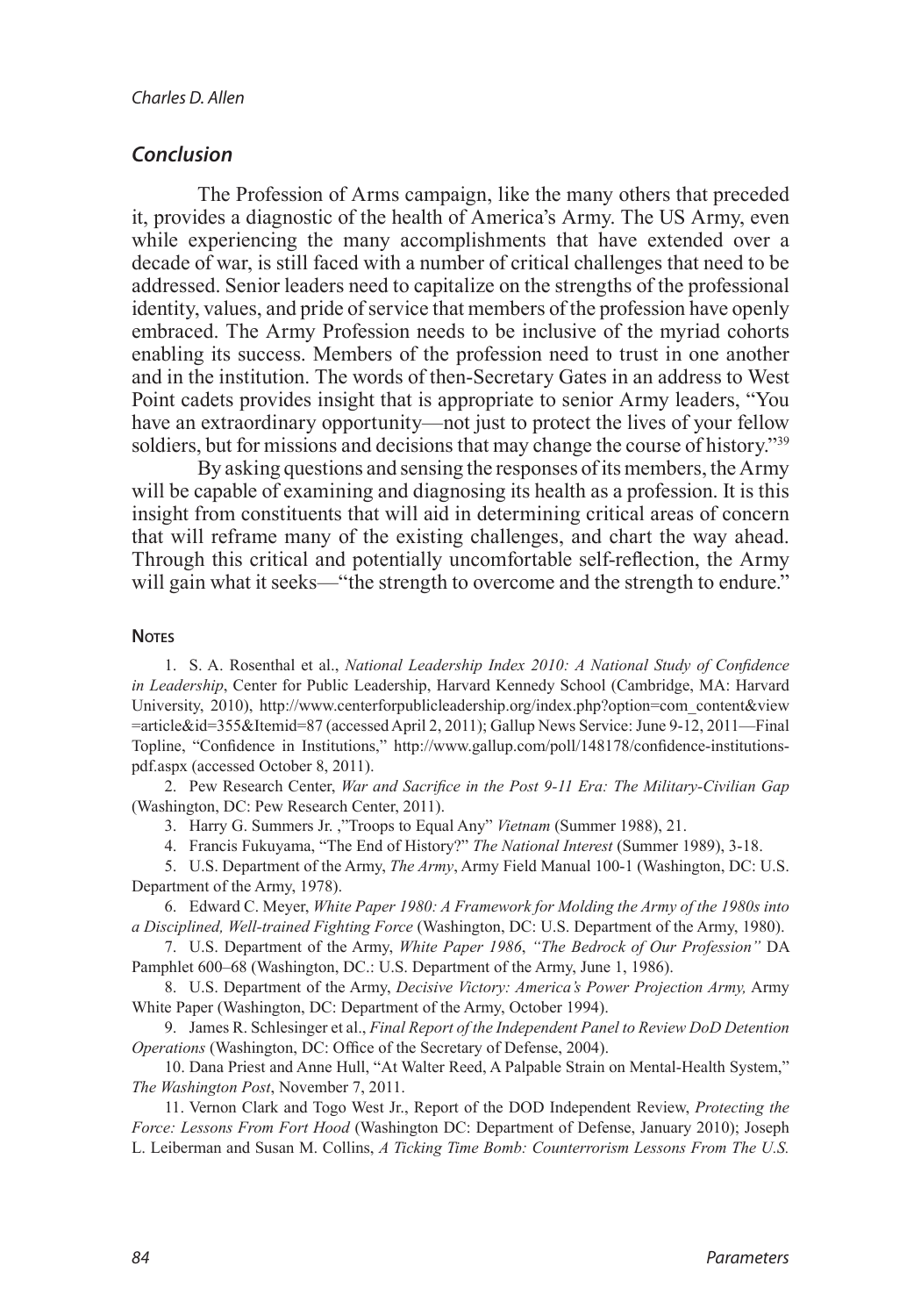*[Government's Failure to Prevent the Fort Hood Attack](#page-2-2)* (Washington DC: United States Senate [Committee on Homeland Security and Governmental Affairs, February 15, 2011\).](#page-2-2)

<span id="page-12-0"></span>12. "The Lost Art of Leadership in Garrison," *[Army Health Promotion Risk Reduction & Suicide](#page-2-3) Prevention Report* [\(Washington, DC: Department of the Army, 2010\), 35-88.](#page-2-3)

<span id="page-12-1"></span>13. [Michael E O'Hanlon, "Breaking the Army,"](#page-2-4) *The Washington Post*, July 3, 2003, http://www. [brookings.edu/opinions/2003/0703defense\\_ohanlon.aspx \(accessed April 2, 2011\).](#page-2-4)

<span id="page-12-2"></span>14. [Peter J. Schoomaker, "Statement by General Peter Schoomaker, Chief of Staff United States](#page-2-5) [Army, before the Commission on National Guard and Reserves" \(Washington, DC: U.S. Congress,](#page-2-5) [December 14, 2006\).](#page-2-5)

<span id="page-12-3"></span>15. See John P. Steele, *[Antecedents and Consequences of Toxic Leadership in the U.S. Army: A](#page-2-6) Two Year Review Recommended Solutions,* [Technical Report 2011-3 \(Fort Leavenwort, KS: Center](#page-2-6) [for Army Leadership, June 2011\); The Staff of the US Army Combat Studies Institute,](#page-2-6) *Wanat: Combat Action in Afghanistan 2008* [\(Fort Leavenwort, KS: Combat Institute Press, 2010\).](#page-2-6)

<span id="page-12-4"></span>16. [Tim Kane, "Why Our Best Officers Are Leaving,"](#page-2-7) *The Atlantic,* (January/February 2011), [http://www.theatlantic.com/magazine/archive/2011/01/why-our-best-officers-are-leaving/8346/1/](#page-2-7)  [\(accessed April 2, 2011\).](#page-2-7)

<span id="page-12-5"></span>17. [Sean MacFarland, Michael Shields, and Jeffrey Snow,](#page-2-8) *The King and I: The Impending Crisis [to Provide Fire Support to Maneuver Commanders,](#page-2-8)* White Paper (April 2008), http://www.npr.org/ [documents/2008/may/artillerywhitepaper.pdf \(accessed April 2, 2011\).](#page-2-8)

<span id="page-12-6"></span>18. [Charles D. Allen, "Redress of Professional Military Education: The Clarion Call,"](#page-2-9) *Joint Forces Quarterly* [59, no. 4 \(October 2010\): 94-100.](#page-2-9)

19. [Mark P. Hertling, "Division Commander Comments on Modularity Issues,"](#page-3-0) *Memorandum [for GEN George Casey, Chief of Staff](#page-3-0)* (Fort Monroe, VA: January 5, 2010).

<span id="page-12-9"></span><span id="page-12-8"></span><span id="page-12-7"></span>20. [Paul Yingling, "A Failure in Generalship,"](#page-3-1) *Armed Forces Journal* (May 2007): 17-23, 45.

21. [See Don Drechsler and Charles D. Allen. "Why Senior Military Leaders Fail: And What](#page-3-2) We Can Learn From Their Mistakes," *Armed Forces Journal* [\(July/August 2009\): 34-37, 44-45; and](#page-3-2) [Charles D. Allen,"Lessons Not Learned: Civil-Military Disconnect in Afghanistan."](#page-3-2) *Armed Forces Journal* [\(September 2010\): 30-33.](#page-3-2)

22. [Working Papers of the Army Profession Campaign,](#page-4-0) *The Army Profession: 2012 After More Than a Decade of Conflict,* [http://cape.army.mil/repository/ProArms/Army%20Profession%20](#page-4-0) [Pamphlet.pdf](#page-4-0) 

<span id="page-12-13"></span><span id="page-12-12"></span><span id="page-12-11"></span><span id="page-12-10"></span>23. Briefing Slides, *[Profession of Arms Initial Planning Conference](#page-5-0)*, 15 December 2010.

24. John Winthrop Hackett, *[The Profession of Arms \(Officers' Call\)](#page-5-1)*, CMH Pub 70-18 (Washington [D.C.: U.S. Army Center of Miltary History, 1986\).](#page-5-1)

25. [Don M.Snider, "Once Again, The Current Challenge to the US Army: To Remain a Military](#page-6-0)  Profession," *Working Paper* [\(West Point, NY: U.S. Army, 2011\).](#page-6-0)

<span id="page-12-15"></span><span id="page-12-14"></span>26. [Pew Research Center,](#page-7-0) *War and Sacrifice*.

27. John P. Steele, *Army Trust: A Multi-level Review* [\(Fort Leavenwort, KS: Center for Army](#page-7-1)  [Leadership, 2011\).](#page-7-1)

<span id="page-12-17"></span><span id="page-12-16"></span>28. [Snider, "Once Again."](#page-7-1)

29. US Army War College, *[Study on Military Professionalism 1970](#page-8-0)* (Carlisle, PA: United States Army War College, 1970); *[Army Training and Leader Development Panel Officer Study Report to](#page-8-0)  The Army* [\(Fort Monroe, VA: U.S. Army Training and Doctrine Command, 2002\).](#page-8-0)

<span id="page-12-20"></span><span id="page-12-19"></span><span id="page-12-18"></span>30. Steele, *[Army Trust](#page-8-1)*, 6.

31. S. A. Rosenthal et al., *[National Leadership Index 2010:](#page-8-2)* and Gallup News Service: June [9-12, 2011.](#page-8-2)

32. [Kurt L Dirks and Daniel P Skarlicki, "Trust in Leaders: Existing Research and Emerging](#page-9-0)  Issues," in *[Trust and Distrust in Organizations: Dilemmas and Approaches](#page-9-0)*, by Roderick M. Kramer [and Karen S Cook \(New York: Russell Sage Foundation, 2004\), 21-40.](#page-9-0)

<span id="page-12-21"></span>33. [Michelle Tan, "Leading vs Leaving: Lack of Development Up the Chain Prompts Many](#page-9-1)  Soldiers to Get Out," *Army Times*[, May 23, 2011, 16-17; Michelle Tan and Joe Gould, "Toxic](#page-9-1)